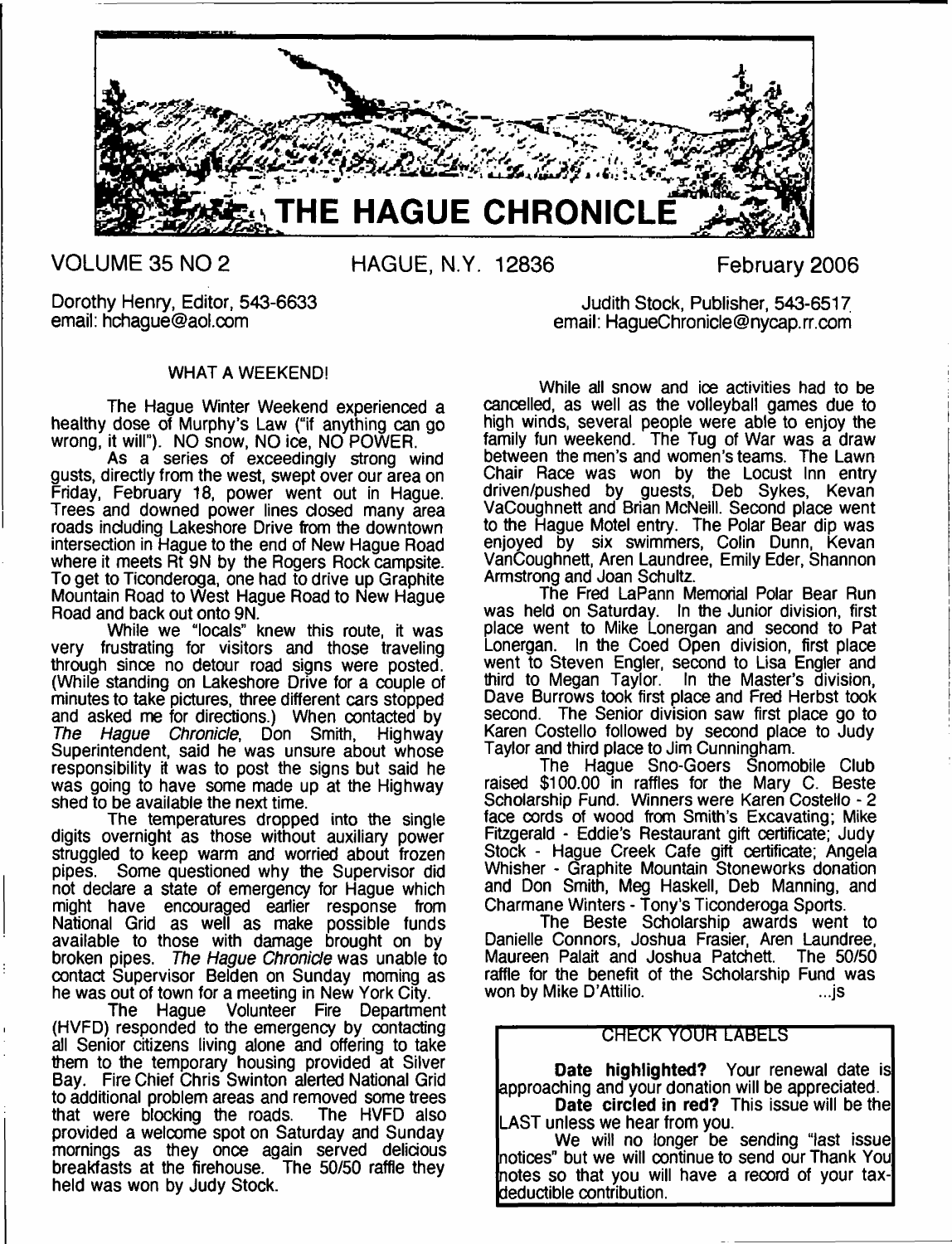### SENIOR NEWS

Our January meeting was a great kickoff to the New Year. Awards of Appreciation for Years of Service were presented to outgoing Secretary, Ethel Andrus and to outgoing Vice President, Dottie Club Member Bertha Dunsmore was presented with a framed photo of her receiving her Chamber of Commerce Award for Hague Senior of the Year.

Our Speaker of the Day was Candy Whitehead, a representative from EPIC, who gave a marvelous program about the new Medicare Part D Drug Insurance coverage for Seniors. Candy's presentation was not only extremely informative but her delivery was very direct, concise and to the point. Members present were able to receive dear and accurate answers to their questions during and after the meeting. Everyone left feeling that finally they now were comfortable with a plan of action for their needs with regard to the Part D Issue.

To any of you Seniors who still have questions regarding pharmacy coverage, Candy recommends that you contact The Warren County Office For the Aging, Candace Kelly, Director phone (518) 761-6347 - located at 333 Glen St., Glens Falls, NY. They have trained personnel available to help you. Call for an appointment. REMEMBER - you need CREDIBLE INSURANCE COVERAGE in place by MAY 15th to avoid premium penalties should you choose to take Part D at a later date.

February's Meeting will be held on Tuesday, February 28th at NOON at the Community Center. This tasty & fun gathering is our Annual Covered Dish Luncheon with each member bringing a 'Dish-to-Share'. Our Guest Speaker for the day will be Linda Benway, Animal Control Officer for the Town of Hague. The topic of her presentation will be about a FERAL 'WILD' CAT PROGRAM which she is involved in via the Angel Network - an agency which cares for animals in need.

As always, we Seniors extend an invitation to all you ' $55+$ ' out there to join our Club. On Feb 28th bring a dish and come check us out. We look forward to seeing you there. ...mp

### MEMORIAL DAY 2006

The fourth annual revival of the Memorial Day Celebration will take place on Saturday, May 27, 2006, again organized by the Hague Senior Citizens Club. They remind you to put the date on your calendars and start planning now.

For the FUNFEST AT THE BEACH they will need Crafters, Food Concessions, Demonstrations of Interest, etc. For the PARADE, clubs, businesses or family groups can enter their creative floats. Prizes will be awarded in several categories.

Fa further information contact Emily at 543- 6325 or Madeline at 543-6130.

### FREE TAX HELP REMINDER

Open to taxpayers in all area communities, the Hague Chamber of Commerce is sponsoring the free, volunteer-run tax counseling and<br>preparation service at the Hague Community at the Hague Community Center. The program is available to taxpayers with low-and middle-income, with special attention to those age 60 and older and runs from February 1 to April 15.

APPOINTMENTS are available on Mondays and Wednesdays for this FREE TAX PREPARATION by calling Debbie Manning at 518-543-6161, Ext. 13.

### CHURCH WOMEN UNITED

The Church Women United will hold their next World Day of Prayer at 10 am on Saturday, March 3, 2006 at Watson Hall on the Silver Bay Association campus. A collection of stories about courageous people living with HIV and AIDS in Kenya and Tanzania will be shown following a short business meeting and worship prepared by the Women of South Africa. A discussion of AIDS and HIV and how it affects our area will follow the documentary. Come with your questions.

Donations will be collected for the Safe House (Homes for Victims of Domestic Violence) as well as an offering of one's "Least Coin."

For further information on this program phone Cathie at 585-7015.

### GLENS FALLS SYMPHONY

The Glens Falls Symphony Orchestra will perform its fourth concert of the season on Sunday, March 5 at 4PM at the First Presbyterian Church of Glens Falls at the comer of Glen and Notre Dame Street in Glens Falls.

### HISTORICAL SOCIETY TO MEET

The Hague Historical Society meeting is scheduled for March 20, 2006 at 7:30 PM at the Hague Community Center. The society welcomes all those who are interested in the history of the town of Hague and the area to attend. Refreshments will be served prior to the meeting.

### CHORALE REHERSALS

The Champlain Valley Chorale is in rehearsals for their upcoming June 4 concert. It is not too late to join the chorale. No audition is necessary - just the love of singing. The Chorale meets on Tuesday evenings at the First United Methodist Church in Ticonderoga at 7PM.

The Chorale was organized in 1976 and has matured in its virtuosity and versatility over a 30 year history which today musically inspires both the singer and listener as well.

If you are interested in joining, and we hope you will be - simply attend a rehearsal or call the group's president, Lori Fox, at 585-3575.

*I cannot give you the formula for success, but i can give you the formula for failure, which is: Try to please everybody.* **... Herbert Bayard Swope, journalist 0**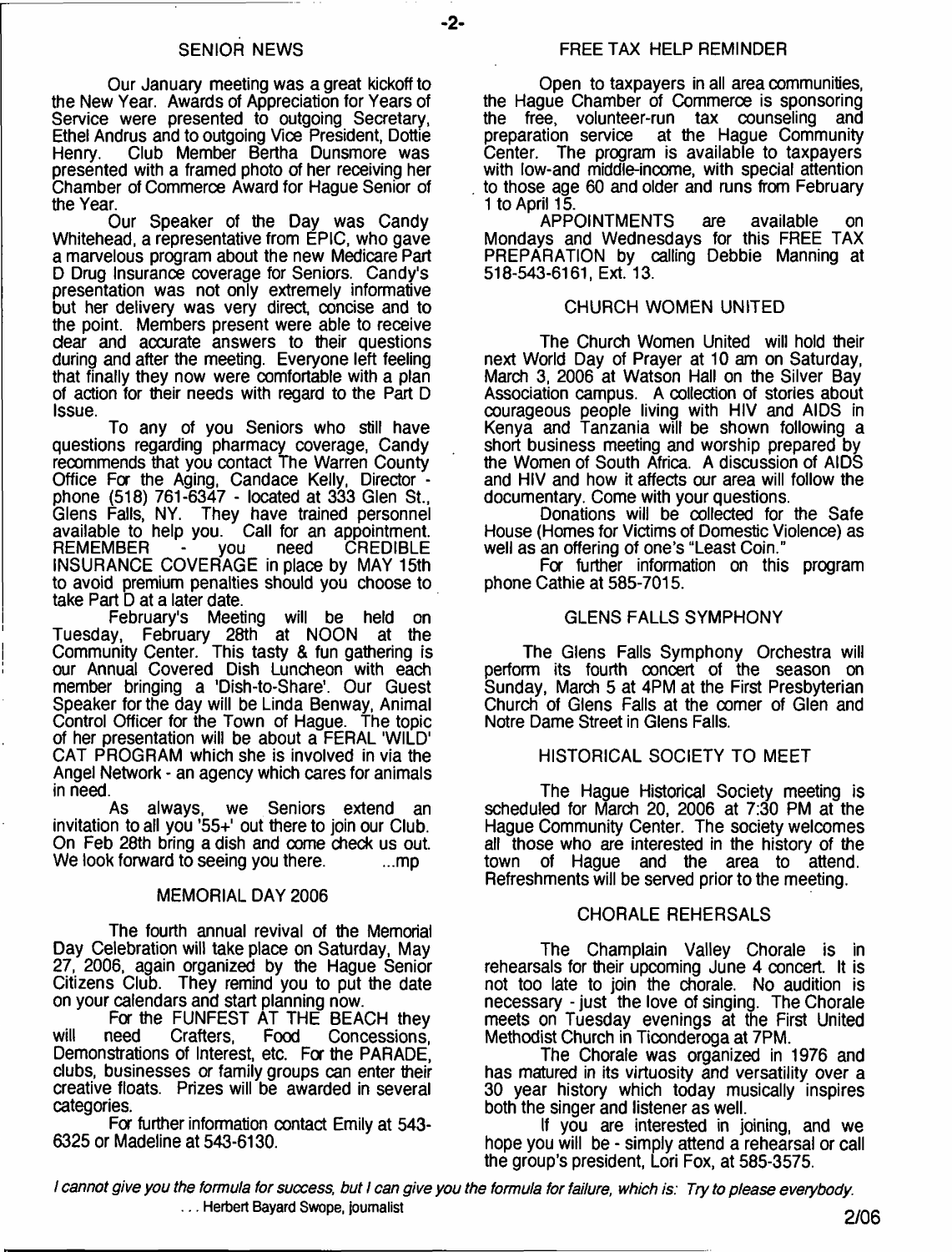Chairman Robert Goetsch opened the meeting with Mary Lou Doulin, Martin Fitzgerald, Jr., George lanson, Tina King, Lindsay Mydlarz, and William Pittman all present.

### Hague Volunteer Fire Department. (25.5-1-16) .West Haque Rd., OC-1

The public hearing on the HVFD request for retroactive approval of greater than 25% lot coverage and less than the minimum 25 ft. front line setback was continued. Chairman Goetsch noted it had been held open since August 25th by mutual John Breitenbach represented the HVFD and informed the Board that the macadam has been removed, the stormwater issues have been resolved and the two lots have been merged. ZEO Cathy Clark stated her intention to inspect the leach field with a licensed engineer in the spring. Breitenbach had no objection to the spring inspection, assuming he is properly notified, and agreed to review the area then to determine if the stormwater measures are sufficient with further steps to be taken at that time, if necessary. He noted there is no evidence of a system failure.

Tina King recused herself from the discussion and vote but addressed the Board as a neighboring property owner. She said that she and her husband have no more objections as long as stormwater measures are in place by early summer. She made reference to the Order on Consent issued by the Lake George Park Commission which outlines the required work and the conditions regarding the suspended fine. She further noted the LGPC and the LG Waterkeeper have stated they will be monitoring the situation.

The Board approved the request with the conditions that the existing temporary tarps will be removed, there will be compliance with the LGPC conditions no later than July 15 and the septic system will be examined to ensure no damage has resulted from the macadam.

### More. (43.5-2-35), Dock Rd., Hamlet/TR-1

Mr. More requested a variance for new construction within 50 ft of the lake in order to replace/cover an existing concrete patio and stairs with wooden decking and stairs. The existing 14 ft. shoreline setback will be reduced to12 ft. A site visit was scheduled and a public hearing will be held next month.

Harrison. (43.17-1-1). Lakeshore Dr., TR-1

The applicant wishes to erect a 4 ft. high by 320 ft. long fence on the southern property line. A fence is considered a structure, therefore a variance waiving the sideline setback requirements is needed. The application was deemed incomplete based on the following: The proper area variance section of the application must be completed and a scaled drawing reflecting the highway setback, property lines and adjacent neighbor's homes should be supplied.

In other business, ZEO Clark noted the Beaty (26.18-1-1.2) request has been tabled. The Board also reviewed the DOS conditions for variance approval which were stated in a letter to the ZEO.

- **3**-

Chairman David Swanson, Roily Allen, John Brown, Tim Costello and Pam Peterson were all present. Peter Foster and Katy Wells were absent.

### Navitskv. (93.19-1-10). Lakeshore Dr.. RC

The applicants wish to construct a single family dwelling and garage on a .51 acre legal, non-conforming lot. The barn currently located 9 ft. from the rear property line will be removed.

Plans call for a handicapped ramp into the house which will place construction for the detached garage 16 ft. from the rear line. A variance granting relief from the required 25 ft. is requested.

Because the property is located in the Resource Conservation zone, ZEO Cathy Clark explained a Type li Site Plan Review is required, needing APA review. A Site Visit was scheduled for 9:00am on 02/04/06.

More. (43.5-2-35) Dock Rd. Hamlet/TR-1

A site visit was made to the property and the group agreed removing it would not adversely affect the environment because the existing concrete has been placed over rock. There are no plans to remove any vegetation. The Planning Board recommended variance approval (see ZBA on 1/26) to the Zoning Board of Appeals with the condition of removing the concrete and replacing it with removing the concrete and replacing it with crushed stone would create a more would create a more<br>sound area. Rolly Allen environmentally sound area. recused himself from the discussion and vote. In other business the Board:

1. Discussed the possibility of extending an invitation to Mike White and the Lake George Park Commission to discuss concerns about several land use issues, including ridge-line, stream corridor and upland development. It was noted the Town Ordinance does not currently address these issues.

2. Learned that the Town has received a copy of a letter from the LGPC to Scott Miller of CLA Site (Beneduce subdivision) dated 1/31/06. They are waiting for the Archeological Survey and proposed deed language to complete their<br>review. Cathy Clark produced a map of Cathy Clark produced a map of Hague showing the large amount of land deemed "archeologically sensitive " by the NYS Historic Preservation Society.

### PLANNING/ZONING WORKSHOP - 1/23/06

A very informative workshop was held with all Town Board members present and most of the other boards. Among the interesting points made: ZBA & PB members should not talk about any applications with anyone outside the public meetings, alternate members may be allowed if adopted by local law, recommended that members take time to deliberate and prepare a written decision which details reasons to approve a request, rural<br>boards need to apply the "rule of boards need to apply the "rule of reasonableness".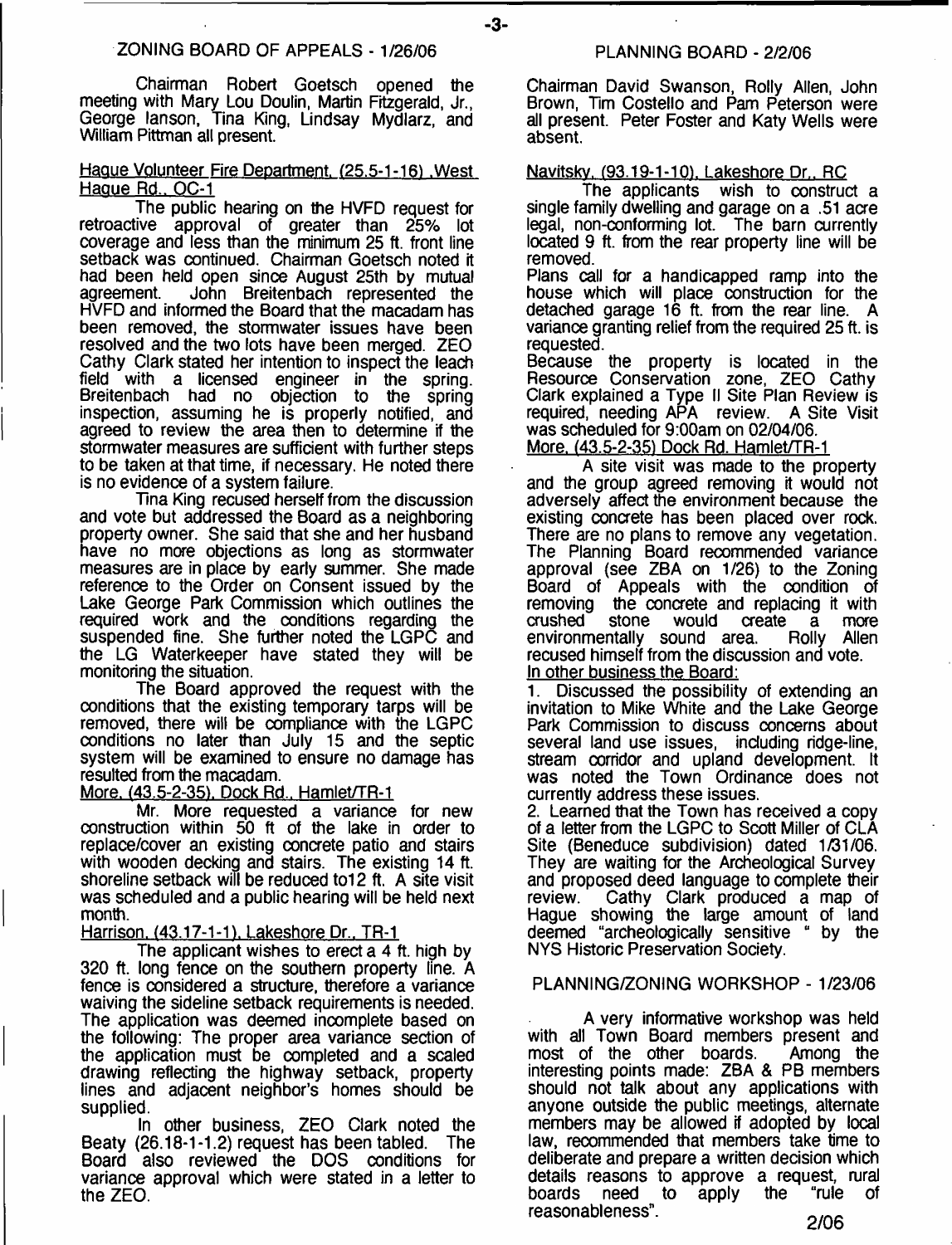- **4**-

1/10/06: Supervisor Belden and Council members Frasier, Gladu, LaPointe and Steitz were all 5 pm meeting on highway<br>Board and Highway personnel. The Board and Highway Superintendent Don Smith went into executive session although former Councilman Rudy Meola noted that it was not a legal reason and cited a passage from the Open Meeting Law.

When they returned to the regular session, the Board said they will re-address the 2-hour call in for the Highway Department. Superintendent Smith will cover the position of Dan Steitz who is on disability due to a heart attack. There is a list of individuals with their CDL, who can be utitlized in case of an emergency.

1/17/06: Supervisor Belden and Council members Frasier, Gladu and Steitz were present at the 1:30 -2:30 pm meeting with representatives from National Grid (former Niagara Mohawk) John Murphy and Steve Arthur.

National Grid stressed that residents<br>should call them to report power outages. call them to report power outages, especially on side roads so they will know where the outages are occuring. When there is a major storm their first priority is to get the main line up and running. A trimming cycle is scheduled for every seven years (which they are trying to change to five years) and West Hague Road is on the schedule for next year.

In response to reports of many power outages by residents, Mr. Murphy said that there were nine major storms last fall and they were called out for 46 operations. Mr. Arthur explained that due to retirements and a lineman who passed away that the Ticonderoga area has only 3 qualified men and 5 unqualified. It takes 5 1/2 years to become trained and qualified. Also mentioned was the fact that the system is designed to initiate a 3-time set up which is why you see three bumps of power in your home before loss of power.

1/19/06: All members were present at the 4:30 - 5:35 pm meeting for information on the proposed sewer district #2.

Bill Lamy, Warren County Engineer, was also present and presented a summary of the project costs. The minutes from this meeting show the estimated cost is \$3,410,000 less EPA funding of \$2,841,000. In estimating the annual user costs a total project cost of \$3,200,000 was given less EPA funding of \$2,900,00 leaving \$300,000 for a bond amount. With a projected 121 EDU's, the annual cost per EDU for the debt service would be \$161. The annual operation and maintenance fee is projected to be \$400, making the total annual cost of \$561.00 for users in the new district.

The Board approved formation of Sewer District #2 to include Forest Bay, Friends Point, along Route 9N (Lakeshore Drive) to current District #1, from the current district to and including Pine Cove. In addition pipes will be installed that would allow a possible connection to Arcady Bay at a later date.

1/24/06: All present at the 4:30 - 5:30 pm meeting.

The stated purpose of the meeting was to<br>with the Highway Superintendent the review with the Highway Superintendent the response to a recent storm which deposited 5 inches of rain in a very short time. Highway Superintendent Don Smith reported that the Department had been kept busy keeping culverts open and the road washouts have been documented. There was further discussion about the size of the culverts. Councilman Gladu stated, "I thought the Department did a good job handling a very difficult situation. We have learned where the stress points are and I believe we are<br>better prepared to respond." Superintendent Smith better prepared to respond." also noted that the Town can put out cones for warning of a problem area but only the State can close<br>the road down. The NYS Department of the road down. The NYS Department of Transportation (DOT) shut Tongue Mountain during the afternoon of the storm due to flooding. DOT will be contacted to review the problems with them.

Another issue was the trees that were leaning on power lines. Councilman Gladu stressed the need to document the phone calls to National Grid when reporting about the trees. Councilman LaPointe urged that they "be persistent" in this matter.

Although the stated purpose of the meeting was response to the storm, Councilman LaPointe discussed the issue of evaluation of Town employees and keeping the line of communication open with them.

There was also discussion of the need for<br>tive maintenance" on Town equipment. "preventive maintenance" Nelson Waters who was in attendance suggested that money be put into the Highway budget to update equipment.

2/3/06: Supervisor Belden and Council members Frasier, LaPointe and Steitz were all present at the 4 - 5 pm meeting. Councilman Gladu was absent.

When this reporter arrived at the meeting, the members were already in full discussion about the building plans for the museum although it was never discussed after the meeting was called to order.

The stated purpose of the meeting was to review personnel issues. The Board went into Executive Session where they reviewed the position of the secretary. They also discussed the possibility of hiring a part-time employee to help with purchase orders, payroll and Highway Department reports. When they returned to the regular session they reported that the Personnel Committee (of the Town Board) will meet with the Secretary to discuss the job procedures and review their findings. A motion was approved to hire Charlene Schaffer on a part-time basis to work with the Secretary until the books are closed for 2005.

The Board then discussed the possibility of a cell tower and Supervisor Belden will call the company doing the work in Bolton.

Supervisor Belden also discussed possible revised costs relating to proposed sewer district #2. Fa the plan that the Board has endorsed a total of \$3,400,000 may be needed. The Supervisor said they have \$2,900,000 from EPA funding for the project and will probably get an additional \$150,000 from the That would leave \$350,000 to be borrowed to complete the project. Revised per EDU costs were not indicated.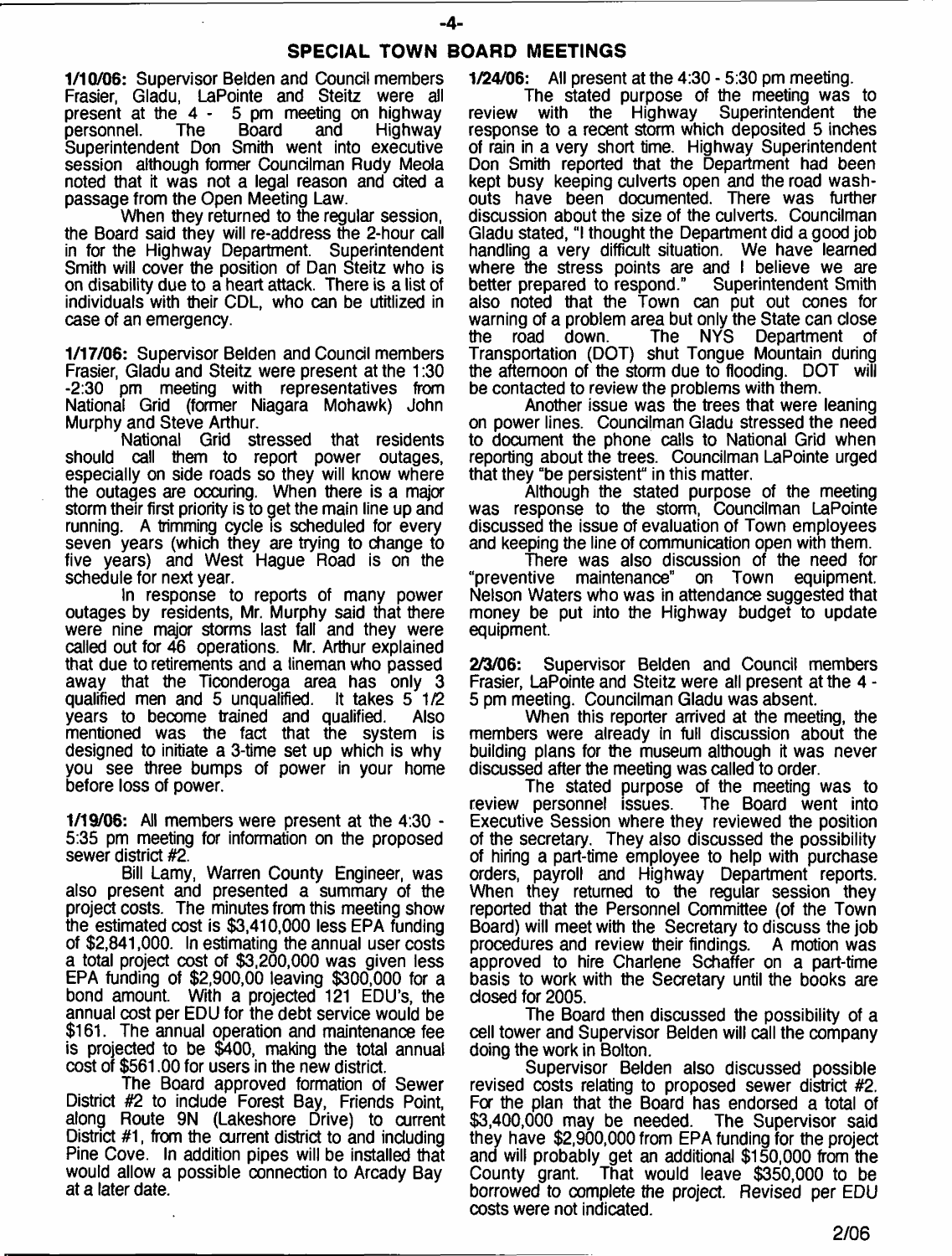### TOWN BOARD MEETING - 2/14/06

Supervisor Dan Belden, and Town Board members Edna Frasier, Tom LaPointe and Art Steitz were present. Councilman Dick Gladu was absent.

After the Pledge of Allegiance a moment of silence was held for Walter Porter, Sr.

comments several representative of the Hague Sno-goers Snowmobile Club were present with a request for the town to support their efforts at revitalizing the dub and working on the trails. They have written bylaws and will be incorporated soon. With town backing they can apply for NYS grant money. Councilman LaPointe, a member of the Club, spoke in support of the plan. The dub can be contacted at <[haguesnogoers@yahoo.com>](mailto:haguesnogoers@yahoo.com).

The Board approved payment of the Town's current bills in the amount of \$85,329.72.

### Committee Reports:

Assessor/Justice - Coundlman Steitz reported that he did not know if all the audits had been done. (Each Town Board member is required to audit the books of the Town Clerk and Justice.) The supervisor had audited the town derk books and Ms. Frasier has audited both accounts.

Buildings & Grounds/CC - Coundiman LaPointe reported that repair estimates for all the necessary projects would exceed the bid limit of \$10,000. There was also a problem finding people to work on that large a project. They will try to break it into smaller jobs in order to get things done. He will see that the streetlights are covered with a tarp. Coundlman Steitz will have more information by the next meeting on returning the lights as previously approved.

Enhancement Committee - Coundlwoman Frasier will be sending out a letter to get the committee together.

CARE - Coudlwoman Frasier noted that there is a wonderful supply in the food pantry and more people should be encouraged to use it.

Finance - Councilwoman Frasier reported that they have invested in short term accounts (180 days) of \$200,000 at 4.75% and \$300,000 at 4.5%. The funds in the consolidated account are in a money market fund yielding 3.75%. Supervisor Belden reported that interest for 2005 in all accounts amounted to \$43,970.

Fire - Coundlman Steitz reported he has asked Fire Chief Chris Swinton for quarterly reports as well as annual reports.

Highway - Highway Superintendent Don Smith has been in touch with the DOT with regard to the flooding area across from Cape Cod. The new truck will be in tomorrow and Dick Frasier will help him make sure it is up to specifications although he can't do the actual inspection because it is a conflict of interest.

Coundlman Steitz got the plans for Newcomb's salt shed for further information. There is money remaining from the DEC grant on the stabilizing of the Hague Brook bank and some of it can be transferred to use for the sedimentation project and salt shed before the December 31st deadline.

Museum & Historian - Councilwoman Frasier met with the museum committee and reviewed plans for an extension off the west end of the building. However, the doors that are there currently can't be dosed off because of the need for a fire exit so more planning will need to be done.

Planning/Zoning/Stormwater - ZEO Cathy Clark reported on the current permits and variances. She also noted that while this "should be a down<br>time" she has had several inquiries for she has had several inquiries for<br>ching property for sales. She reported researching property for sales. that the Planning Board would like the code to reflect the original wording in the square foot definition and has requested an informal review of the wording by the APA. Any change will have to come before the Town Board, a public hearing and then the APA for final approval.

Recreation/Promotion - Chamber of Commerce President David Dunn told the Board that the Winter Weekend will go on as planned although the activities revolving around snow and ioe would be out.

Sewer District #1 & #2 - Supervisor Belden discussed figures and trying to get additional He will schedule a public information meeting dose to the Memorial Day weekend where the county engineer could answer questions.

Town Park/Beautification - Councilman LaPointe is lining up performers for the Music in the Park series. Lifeguards will need to be hired and he has talked to the HS guidance counselor.

Transfer and Recycling - Councilman Steitz will talk to Scott Olsen of Casella about how things are working at the Transfer Station.

Youth- Councilwoman Frasier reported that an application to the County for \$1600 in grants has been sent in and she will contact Silver Bay about the program.

### Under unfinished business, the Board:

1. Acknowledged the proposal from Graham Bailey relative to representing the town in the state planning of walkways along 9N. The fees were indicated and the Board will hire him as needed after exhausting state resources first.

2. Will wait until Councilman Gladu returns before making any dedsion on filling the vacancy on the Board of Assessment Review and more applications can be received until then.

3. Approved vacation dates of 3/13 to 3/21/2006 for Debbie and Mike Manning.

Accepted the financial statement from the Hague Senior Citizens Club.

5. Acknowledged receipt of a letter from Linda Benway outlining the plan for neutering the feral cats in Hague and approved entering into a contract with the program run by the Angel Connection. Reimbursement will be sent for each cat as it is spayed or neutered.

(Con't on page 6 - Town Board)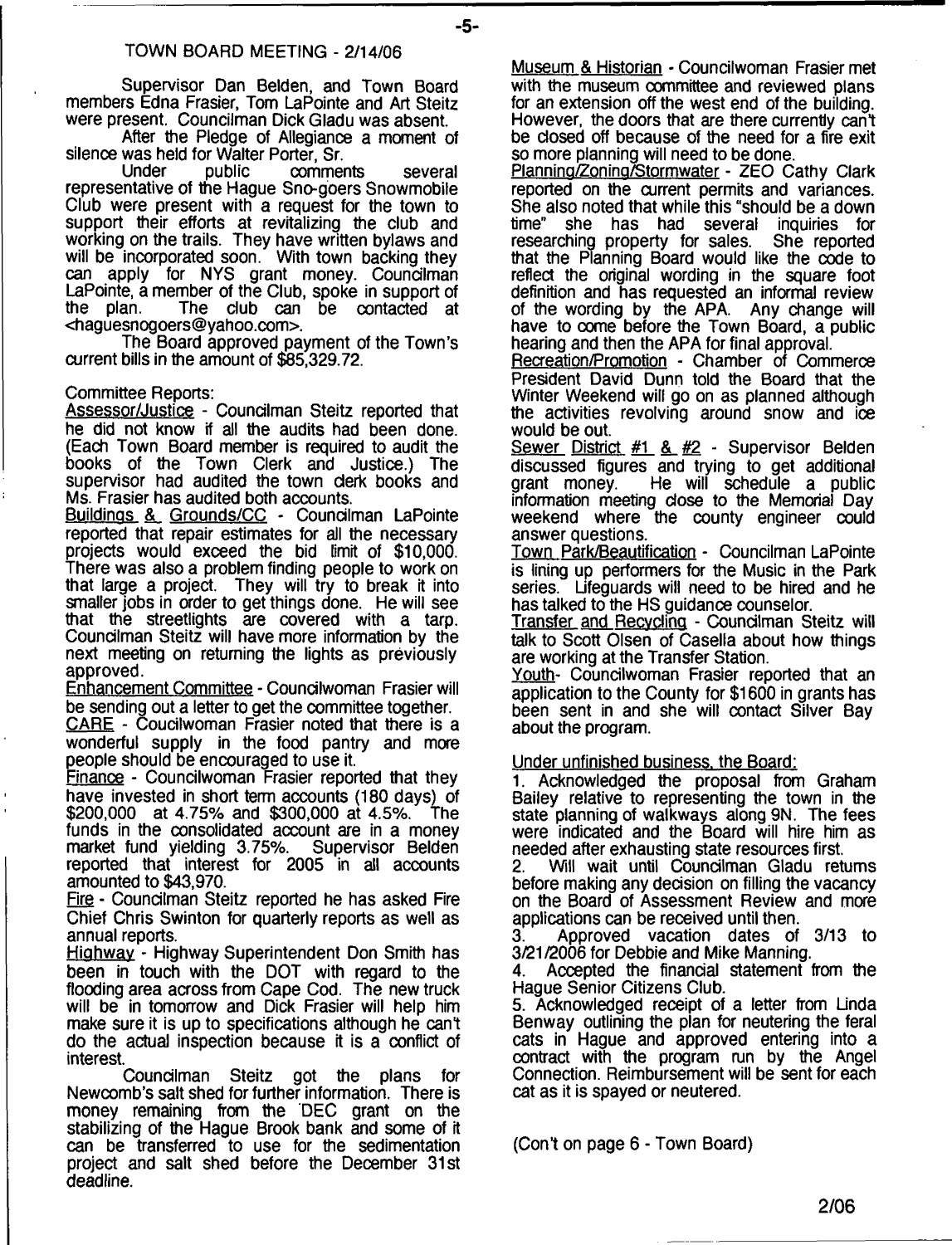6. Discussed again, and decided to put off for 60 days, the issue of the building at the intersection of Overbrook Road and Lakeshore Drive (former Polino gas station). Some feel the Town should obtain the property offered by Joyce Martin (by paying off the taxes and lien if necessary), clean it up (buried gas tanks) using 90% of federal Brownfield money, and<br>then sell it later to recoup expenses. Others are then sell it later to recoup expenses. concerned about whether or not the Town would be allowed to sell it and what the actual legal claims are on the property now. (ed. note: Although noone was actually designated the responsibility of researching the facts, hopefully during the 60 day period the Board will make sure that they get all the facts on this issue.)

7. Acknowledged receipt of a letter from former councilman Bob Patchett requesting that the Board consider asking the APA for relief of certain zoning requirements in order to open up the possibility of affordable housing.<br>8. Acknowledged

Acknowledged receipt of a letter from Derrico (owner of house which was formerly the Coon's apartment house on Route 8 west of the Baptist church) offering to sell the building for \$199,500 to use for a museum.<br>9 **Learned** that

Learned that a rabies dinic is scheduled for Monday, May 15, 2006 at the Firehouse.

### Under new business, the Board:

1. Approved attendance by William O'Leary (Sewer Treatment Plant employee) to attend a course at ACC on 4/21/06.<br>2. Approved a

2. Approved a resolution to pay Warren County \$1200 to take care of all inspections and voting booths.

3. Approved a motion to accept the American Legion building with conditions and to let the supervisor apply for grant money for a memorial.

4. Authorized the supervisor to contact Independent Towers to assess the possibility of cell phone coverage.<br>5. Autho

5. Authorized Councilman Steitz to discuss with a current part-time employee the possibility of working in the office one day per week or two days when needed. If the current employee is not available, then the position will be posted.

### FOOD PANTRY

The well-stocked CARE food pantry is available every Thursday from

1-2 pm for any eligible residents. There are enough food supplies for several additional people to participate in this program. The Town Board would like anyone eligible to be encouraged to take<br>advantage of this helpful advantage of this helpful program.

Fa additonal information, including transportation needed, call the Community Center at 543-6161.



### **APWA AWARD TO HAGUE**

- **6**-

The American Public Works Association, New York Chapter Capital Branch is pleased to announce that Hague is the 2005 recipient of the APWA Capital Branch Public Works Project of the Year in our Environmental/Wastewater Category (\$2 - 10 Million).

The award was presented at a luncheon on February 17, 2006 at the Italian American Comunity Center in Albany and was accepted by our supervisor, Dan Belden.

The branch award nomination will also be forwarded to the NYS Chapter where the project will be a candidate for Chapter Recognition in Upstate NY.

### MEOLA QUESTIONS PROCEDURES

Town Board members have important powers and have been entrusted with great responsibilites which must be discharged properly and according to laws, regulations and procedures. The public is laws, regulations and procedures. entitled to know when this is not done.

The Town's procurement policy states that "all purchases must be accompanied by a duly signed and completed purchase order." This is not being done.

Town Law requires that the Town Board shall meet on or before January 20 each year for the purposes of making the annual accounting. This has not been done.

The Town Board has held two executive<br>meetings closed to the public addressed as dosed to the public addressed as "personnel". The open meetings law describes this label as "inadequate". The Highway Superintendent was the subject of one meeting and the staffing of the office the other. The Highway Superintendent is our elected official and accountable to the electorate, not the Town Board. The second meeting resulted in the decision to hire a secretary part time. The staffing of an office is not one of the eight subjects which may be discussed behind closed doors. The Town Board voted to hire a specific person without first creating the position, advertising the vacancy, taking applications, interviews and finally making the appointment. It was a closed process, violating the recruitment policy.

The present clerical staff is more than adequate to handle the current workload. Towns of similar size have similar smaller staffs. The problem is that they are given tasks which do not fall within their job description but fall mae within the duties of the Town Supervisor. The Town is not being managed in a business like manner. Constant interruptions and Constant interruptions and visitors walking in at will, create havoc with the work schedule. Organization and a sense of direction is lacking.

The Town Board voted to accept the American Legion property with this clause, "Reserving to the American Legion, the perpetual right of access and use of the existing building located on the premises conveyed herein, or any modification, addition or replacement thereof, for conducting any and all American Leigion business and purposes." This obligates the town to keep and maintain the building in perpetuity with no escape clause of any kind. ...rm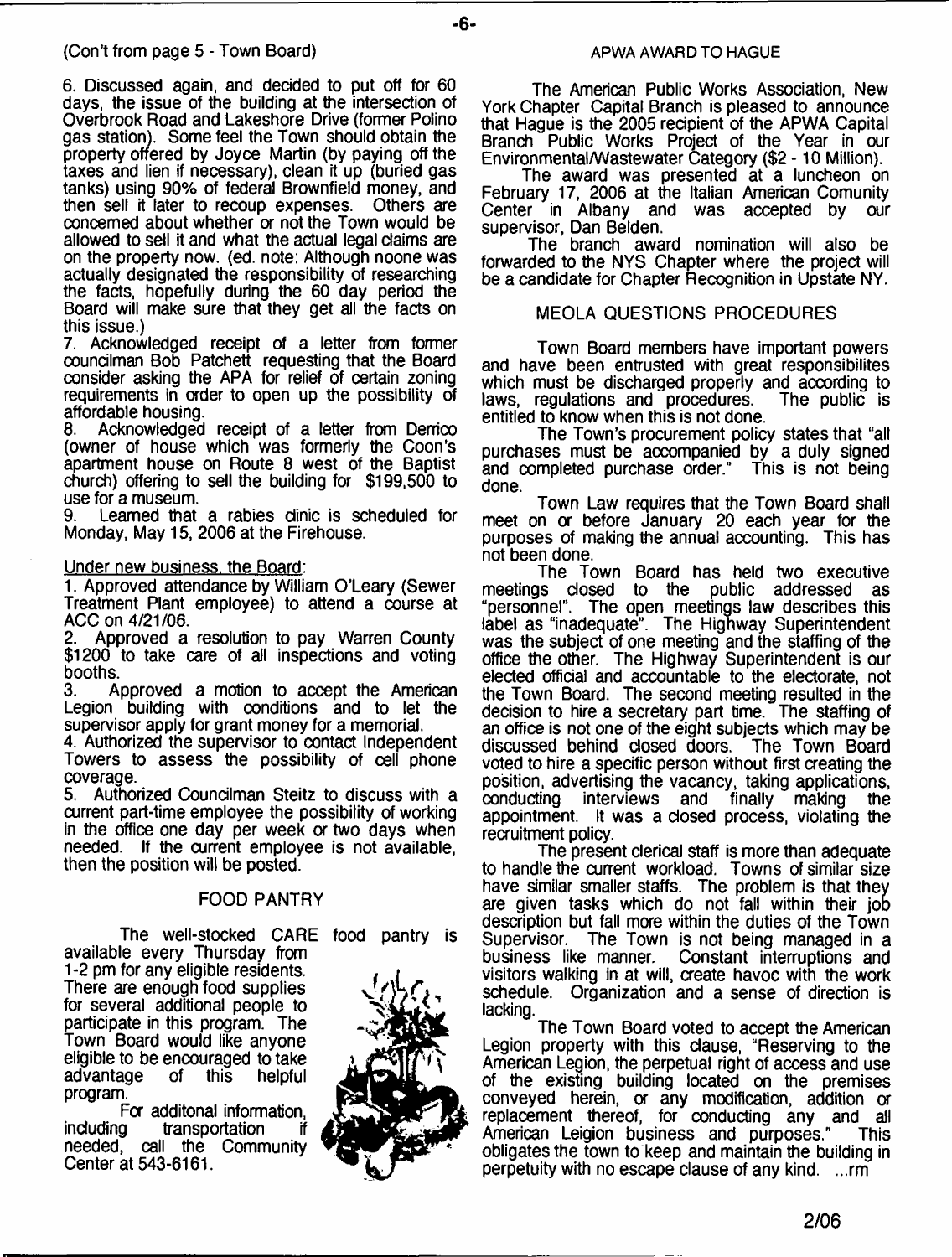# ~SOUNDINGS~

BORN: A girl, Kaitlyn Madden Barton, to Chuck and Kim Barton,, Chatham, NJ on January 13, 2006. She is the granddaughter of Mrs. Charles (Kay) Barton, Sabbath Day Point.

DIED: Evelyn G. Wiltsie, 88, Hague, a former resident of Scotia, NY, on January 13, 2006. She was a daughter of the late Frank and Jessie Martin, who summered at Indian Kettles since the 1940's. Mrs.Wiltsie retired to Hague in 1975 and has been a year-round resident since that time. She is survived by her son Glen and his wife, Ellen, of Scotia, her sonin-law Thomas B. Azer, sister Shirley Weisgerber, Scotia, several grandchildren and great- grandchildren.

DIED: Mary Ursula Havern Montbriand, on February 16,2006 at her home in Hague. Ursula, one of the most beloved members of our community, had celebrated her 95th birthday on February 15, having been born in Ticonderoga on February 15, 1911. She and her husband, Major Francis Montbriand, who died in 1989, retired to Hague in 1969. She is survived by her son, Francis (Frank) Montbriand, Ticonderoga, and daughter, Mary (Mimi) Noppenberger, Bel Air, Md., two granddaughters, three grandsons, and three greatgranddaugters.

### UPDATE ON BOB WOODRUFF

On January 29th, Bob Woodruff, new co-anchor of ABC's "World News Tonight" and an ABC cameraman, Doug Vogt, suffered serious head wounds in a roadside bomb attack in Taji, north of Baghdad while imbedded with Iraqi troops.

ABC released a statement on February 16th, which contained a message from Bob's brother, David, in an update about his condition. David said in part, "...Bob's amazing team of doctors, nurses and corpsmen continue to be pleased with the progress he makes each day and they are optimistic about his recovery." He also noted that, "Lee (Bob's wife and daughter of the McConaughy's of Silver Bay) ... has been at Bethesda almost every day since we all arrived there from Germany. The kids have come down on the weekends. Thanks to Bob and Lee's dedicated army of friends in their hometown the kids are receiving love, tenderness and most importantly, continuing with their routines as much as possible. My brothers and I and our spouses are rotating in and out of Bethesda along with Lee's sisters and their spouses — remaining a constant presence for Bob, Lee and my parents."

The full statement can be read at http :/[/www.abcnews.go.com/WNT/story?id=1627667.](http://www.abcnews.go.com/WNT/story?id=1627667)

We join others across America who are keeping Bob and his family in our thoughts and prayers.

note: We are reprinting the Wiltsie sounding above due to an omission last month.





**National Grid trucks at work on Route 9N by Lakeshore Terrace on Sunday, February 19th.**

**photo by J. Stock**

### FREE WINTER SAFETY BOOKLET

Winter is far from being over and Cornell Cooperative Extension and Warren County Disaster Preparedness Office are offering a free Winter Safety booklet. Topics include winter storm preparedness and response, protecting plumbing during the winter storm, ioe dam prevention on roofs, staying warm in an unheated house, carbon monoxide poisoning, helping kids cope during a storm, animal safety in winter and winter weather terms. Call Cornell Cooperative Ext. at 518-668-4881 or 623-3291 or Email: [warren@cornell.edu](mailto:warren@cornell.edu) or stop by the office at 377 Schroon River Road, Warrensburg, NY to obtain this free booklet.

### SANTANIELLO RELAY MEDALS

Ted Santaniello, a Senior at Plattsburgh State, was on the relay team at a meet held at Dartmouth College on February 4th where they set a school record of 1:30:83 in the 4x200m relay. The team also received silver medals in the SUNYAC championships held at Hobart & VWiam Smith Colleges for the 4x400m relay and the Distance Medley Relay.

### MIDDLE SCHOOL HONORS

The Sentinel Merit Society lists the following Hague students on its roll for the second marking period:

Grade 6: Corey King, William Lawrie, Victoria Tompkins, Harley Trudeau

Grade 7: Kaylene Ross

Grade 8: Kaley Manning, Qirsten Ross

The second period Honor Roll lists the following Hague students:

Grade 6: First Honors - Corey King, William Lawrie, Walter Porter, Harley Trudeau

Second Honors - Edward Kearns, Victoria Tompkins

Grade 7: First Honors - Kaylene Ross

Grade 8: First Honors - Kaley Manning, Jamie Patchett, Qirsten Ross

Second Honors - Taylor Denno, Robert Kearns 2/06

- **7**-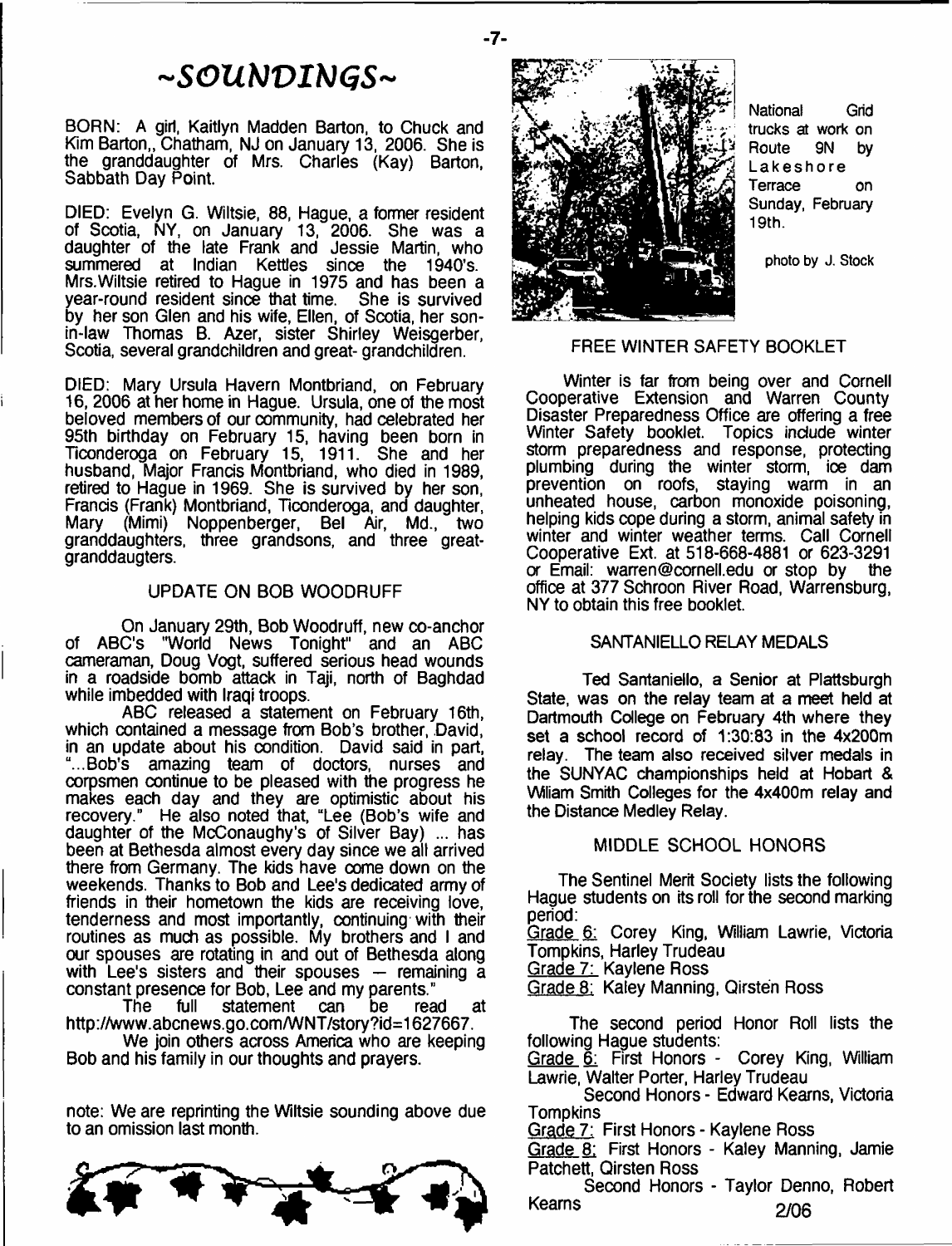### CARTOONIST'S WORK ON DISPLAY

An exhibition of 40 framed editorial cartoons by area cartoonist Stan Burdick are at the Chestertown Library, March 2 through 29.

The cartoon show, entitled "2005 - a Year of Conflict and Concern," will contain 40 original cartoons that have appeared during the past year in the Lake Champlain Weekly newspaper. The display depicts humorous and satirical spoofs of political and human interest events from the presidential campaign to the Katrina tragedy. For further information, call Wendy at 494-5384 or Stan at 585-7015.

The show is on display at the Chester Library in Chestertown across from the TOPS Market in the Municipal Center Building, Second Floor Rear. Library Hours: Wed. 9am to 8pm; Thurs, 1pm to 6pm; Fri. 9am to 6pm and Sat. 9am to 1 pm.

### MONEY SMART SEMINAR

The USDA Rural Development office will be holding a "Money Smart" seminar at its Greenwich, NY location (2530 NYS Rt 40) on Monday, March 4, 2006 from 9 am to 3 pm.

The program, designed by the FDIC, will discuss the benefits of owning a home vs. renting, how to determine the amount of mortgage you can afford, how to create a budget and make money grow and how to read a credit report and ways to repair credit.<br>For

further information and to reserve a seat, call (518) 692-9940, ext 4.

### MORE 2005 REAL ESTATE SALES

The following information comes from the Warren County Deeds records covering the period from September through December 2005. Sale from Walker to Halbach for \$1,430,000, from Galo to Canali for \$385,000, from Zuhlke to Rolf Ronning for \$25,000, from Chesky to Kossbiel/Fazio for \$400,475, from Glenn to Cooper for \$194,500, from Larkin to Upson for \$165,000, from Shattuck to Quinn for \$640,000, from Wilson to Polachek for \$270,000, from McDonald to Wood **for** \$81,000, from Waters to Urbon \$48,000, from Graves to Graves for \$102,500, from Van Horen to Ezekwo for \$69,500, from Kaercher to Balouch for \$38,000, from Bouvet to Asiel for \$1,450,000, from Neal to Neal/Cashman for \$450,000, from Disbrow to Barry for \$20,000 and from Hamilton to Rebenak for \$880,000. for



- **8**-

### MARCH 1st DEADLINE FAST APPROACHING

David Martucci, Sole Assessor, urges all primary residence homeowners to contact the office (543-6161) to see if they are eligible for the following exemptions:

Veterans' exemption: periods. military service during wartime

Senior Citizens' exemption: primary residence homeowners over age 65 with the following household income ceilings:

| County | \$23,700                              |
|--------|---------------------------------------|
| Town   | \$17,725.                             |
| School | \$12,500                              |
|        | hie avamntion muet ha ranawad aach va |

This exemption must be renewed each year.

Basic STAR exemption: primary residence homeowners, regardless of age or income.

Enhanced STAR exemption: primary residence homeowners over age 65 with household income less than \$66,050. This exemption must be renewed each year, unless the owner participates in the Optional Income Verification Program.

Details and applications are available Mondays and Wednesdays from 9 a.m. to 3 p.m.

### **The filing deadline is March 1,2006.**

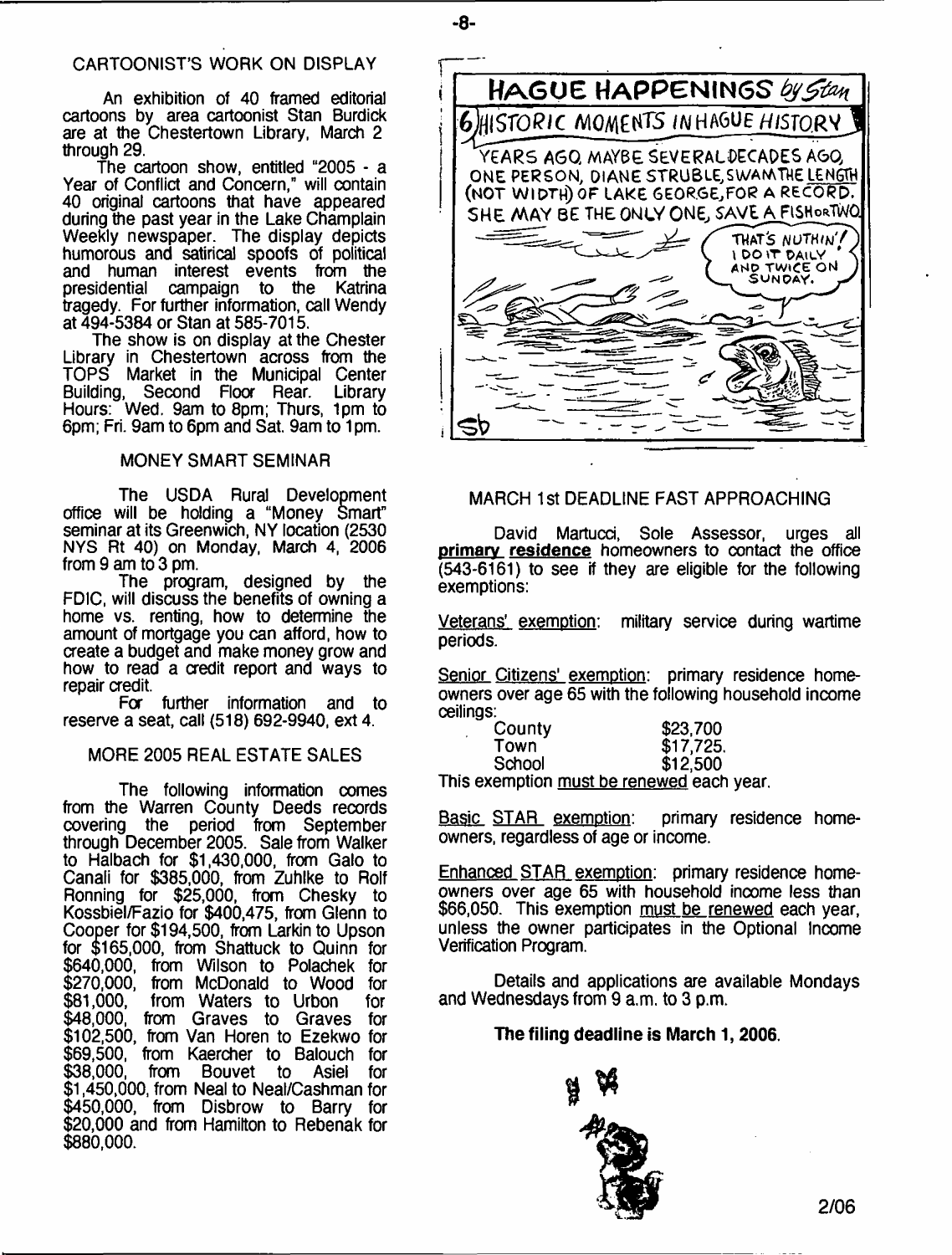# *NATURE NEWS*

### by Nancy Wotton Scarzello

### Telltale Tracks

Wild animals are shy by nature, and try to avoid human contact. Many are nocturnal and are rarely seen in daylight when people are about, and with the exception of birds and the more social chipmunks and squirrels, we are not usually aware that there are many wild creatures living right around our homes.

A recent walk around our house proved this true, when a dusting of fresh snow provided the foundation for the telltale tracks of our four-legged neighbors in Forest Bay. It takes a bit of sleuthing to get beyond just the initial identification of the animal, but following the tracks and paying attention to other signs is quite fun when the story of what goes on when we are not looking is revealed. This day we found tracks of a raccoon that poked around the entire house and yard. This way and that, he nosed into everything, under the house, down to the brook, over to a log, down to the beach until his tracks disappeared in the frozen sand. While following those tracks we came across others crisscrossing his trail. A red squirrel had run across the yard to a white pine tree, picked up a pine cone and carried it to a log bench overlooking the lake where he sat and ate the seeds hidden within, leaving a pile of pine cone scales next to him on the bench to tell the story. We too, have had picnics on the same bench enjoying the view of the lake while we ate our lunch.

Two white-tailed deer strolled through the yard on their way to the oak trees in the neighbor's yard. They may have been the same two we saw this fall, a mother and young one judging from the size of their tracks, one decidedly smaller than the other. Under the oaks they stopped and scraped away the snow and leaves to get to the acorns on the ground. Here they feasted and filled their bellies with the high protein and concentrated fats in the acorns that help sustain them through the cold winter.

Red foxes are very deliberate in their movements, and this was evident in the tracks we found that day. Traveling in a straight line across the yard and down to the beach, he may have been looking for mice or voles scavenging for seeds.

How can you identify the tracks of animals without seeing the animal itself? It's quite easy with the help of some experienced trackers. I've found an informative web site put out by the US Search and Rescue Task Force <[www.ussartf.org/animal\\_tracking.htm>](http://www.ussartf.org/animal_tracking.htm) describing the tracks and other signs that was easy to print and have on hand.

Peterson's Field Guide to Animal Tracks covers not only animal tracks and scat (yes, you can identify an animal by it's scat tool), but also includes some birds, reptiles and insects that leave tracks for us to see. Even markings on twigs, limbs, and bone chewing tell us who was there.

The best over-all guide is Tom Brown's Field Guide to Nature Observation and Tracking. This book not only gives the tracks and scat info, but also informs us how to stalk, where to look and how to put all the signs together for a complete story, we may even be able to "see" what is happening around us.

Best described in his own words, "In the widest sense, nature observation is the basis of all enjoyment and well-being in the outdoors...helps you become more aware of nature and to feel more fully the joy of living...helps you hear the voices modern man misses  $\sim$  not just the voices that speak to the five senses, but the universal voice that speaks to the heart." Tom Brown, Jr.

### WEATHER NOTES by Mary Lou Doulin

This January was the warmest ever recorded. The pattern this winter has been extended periods of remarkable spring-like conditiions with shocking bouts of cold. For example, Thursday, Feb. 16 it's 50 degrees and I am basking in the full sun enjoying being outdoors listening to the brook flow and the songs of the birds, while simultaneously observing the lack of snow and the ground thawing.

I am thinking this may be one of the years that the lake may not freeze in Hague. For the umpteenth time I embrace spring fever but then remind myself this is the middle of winter.

Twenty-four hours later on Friday, Feb. 17 Hague got hit with a huge wind storm. The temperature dropped 20 degrees in twenty minutes. Thunder, lightening and powerful hail occurred as the warm fronts met an Arctic blast in late morning. Hague lost power at 1:15 Friday afternoon. Violent winds, with gusts up to 60-70 m.p.h. lashed through for the next twenty-four hours. Gradually by Sunday afternoon the winds partially subsided.

Coinciding with a 48 hr. power outage were the coldest temperatures of the season (0 and below) . This storm was wide-spread as tens of thousands of people in the region were impacted.

When the power finally returned commenced filling my water buckets in preparation for the next episode. Power outages are so common in these parts, maybe we should consider underground power lines.